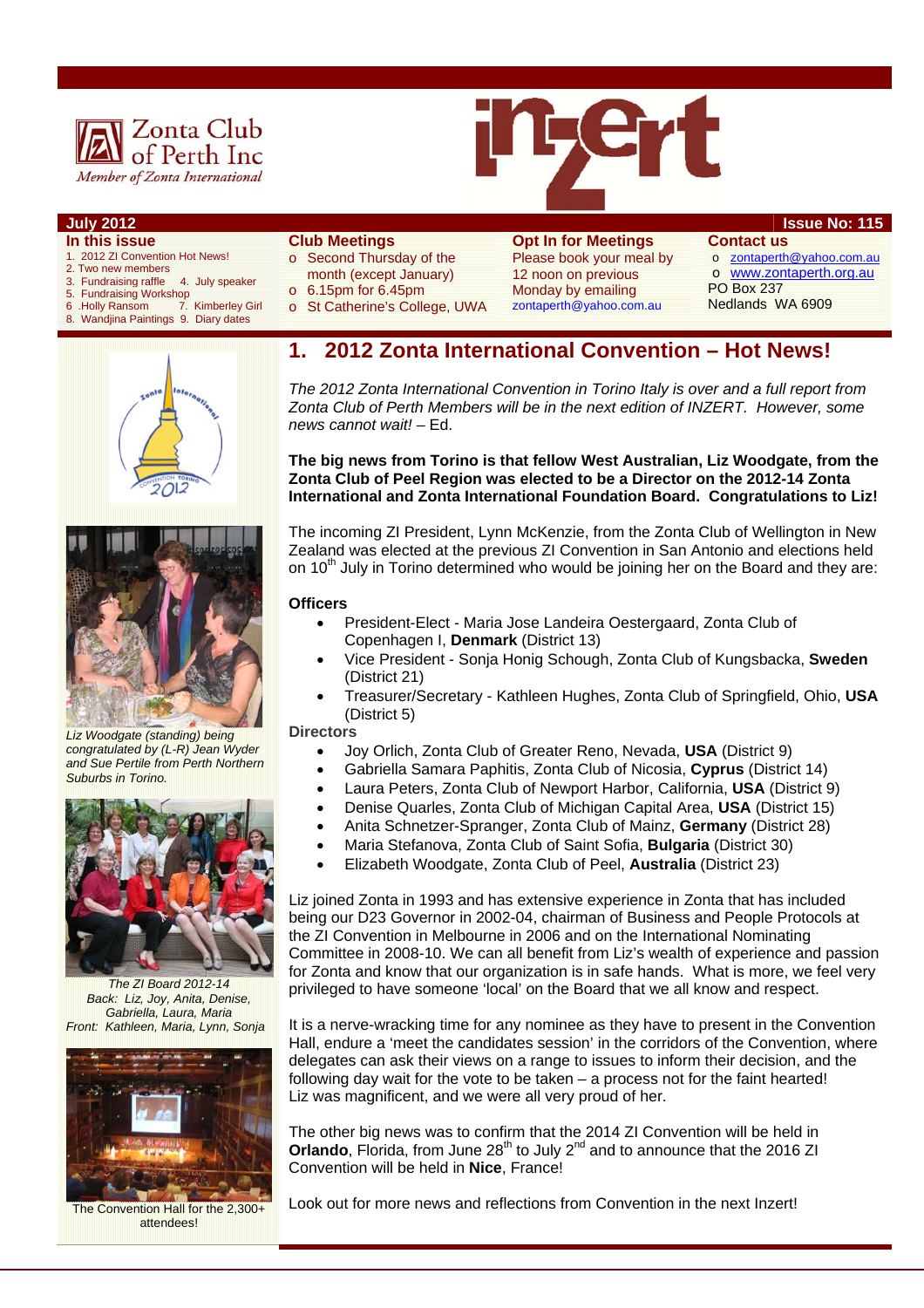### **2. Welcome to two new members**

With many thanks to Val Gandossini and the Program and Membership team, Larraine McLean commenced her Presidency by inducting two new members at the June meeting. We look forward to working with Janet Fitchat and Shanaz Lambat and getting to know them better. What a fantastic start to the new Zonta year for our club.

### *Janet Fitchat*

Janet has been a Project Engineer for the past two years at Diverse Tank Engineering (DTE Group) based in Henderson, south of Perth.

She was born near Johannesburg in South Africa where she went to school and University. During her studies she was involved with a few student groups that reach out to poor communities and children. They raised funds, helped children with homework and organised activities so that the children could have some fun despite their circumstances. Janet received her chemical engineering degree in 2007 at the North-West University, South Africa.

She worked as a process engineer for three years in Pretoria, South Africa. Janet and her husband came to Australia two years ago to make a better living and get some international experience in their careers.

Since being in Australia, Janet had the opportunity to go to Cambodia to help build a toilet block for a school in one of their local villages. She is going to Nepal in October with Habitat for Humanity to build houses. Janet is looking to do more such projects in the future to help make a difference in other people's lives. Janet is very proud to be joining Zonta and hopes to get involved and make a difference.

#### *Shanaz Lambat*

Shanaz moved to Australia in 2007 with her family, escaping the socio-economic crisis going on in her home country of Zimbabwe.

The family settled in the South West where Shanaz met other migrants through the Bunbury Multicultural Group of which she became the Secretary. This was a group of migrants whose aim was to teach the community about different cultures through social events such as Lunar New Year, Diwali, etc. The Group felt that discrimination comes from ignorance and, by show-casing different cultures, they would be able to teach and learn about different cultures which make up the community of Greater Bunbury. The Group also held teaching sessions at local schools where one speaker from a specific culture would talk to the children about their country and their journey as migrants.

Through the work of the Bunbury Multicultural Group, Shanaz heard about Zonta International and the great work its members do. She decided she wanted to be a part of it. Shanaz got in touch with the Chairperson of the Zonta Club of Perth and was invited to their meetings - which she found to be exciting and the women friendly and inviting.

On moving to Perth, Shanaz knew she didn't want to miss out on the opportunity of being a part of Zonta. She got the contact details for the Club and asked if she could be invited to one of our meetings.

Shanaz has worked in a wide variety of positions since coming to Australia. She is presently the Project Administrator working on the Perth Waterfront Redevelopment, which is a challenging and exciting position.

### **3. Fund Raising Raffle**

Fancy a mini-break at the Waterfront Resort in Dunsborough - or an \$880 work of art from the collection of renowned artist Lesley Meaney? These are just two of the great prizes that can be won in our first raffle of the 2012-2014 biennium!

All members should have received two books of raffle tickets, with a total of 40 tickets @ \$2 each. All stubs and monies must be returned to Roslyn Budd by **August 23rd.** 

*The raffle prize draw is only 3 weeks away so please get out and sell the tickets!! Many thanks to Ros and Karina for organizing this so quickly and efficiently.* 



*Shanaz Lambat* 



*Dunsborough – beautiful beaches, and surrounded by wineries, attractions and restaurants….now who wouldn't want a chance of that?* 





*Janet Fichat*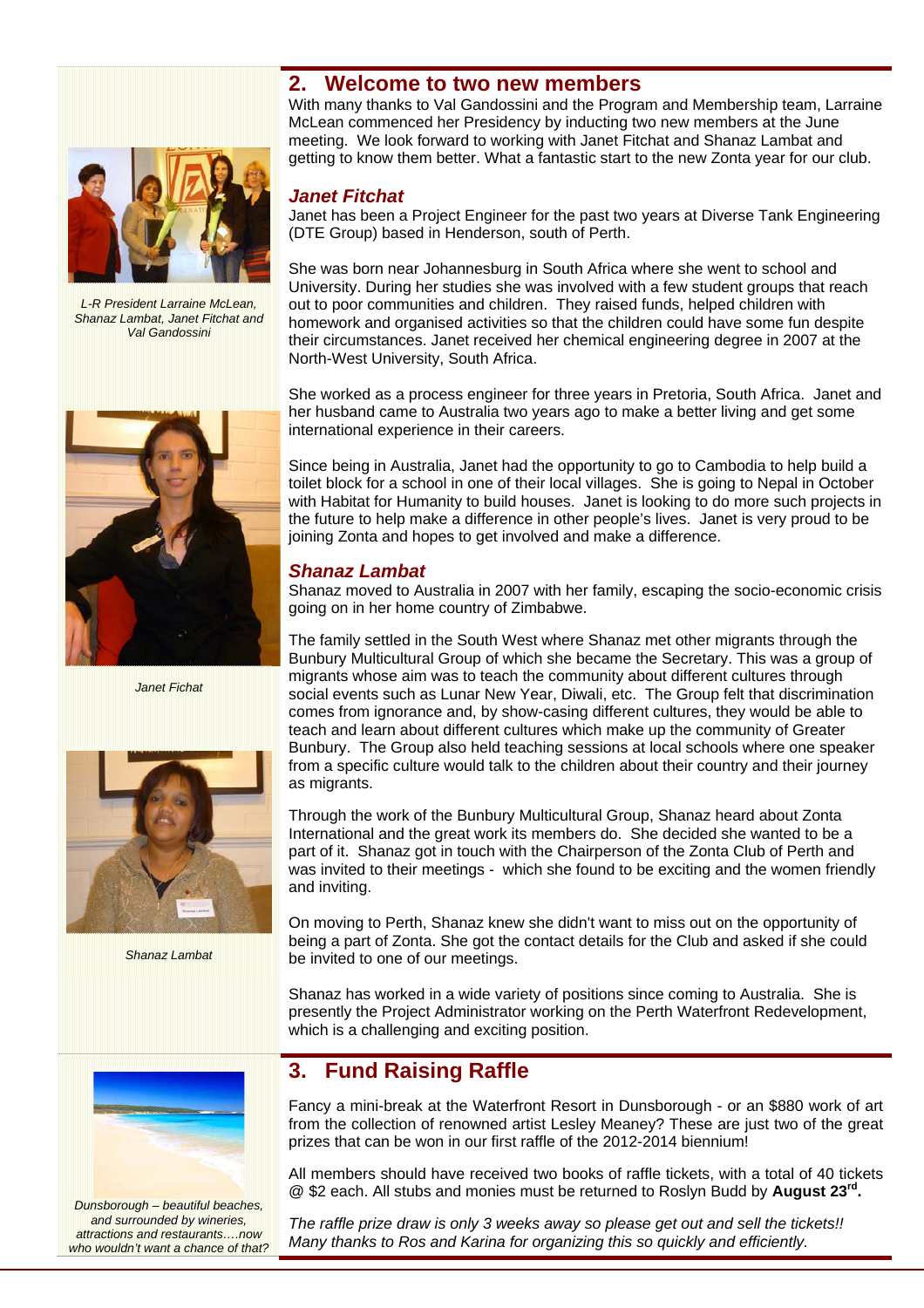### **4. July Dinner Speaker – Nikki Cato**



*L-R Nikki Cato, Wendy Atherden and Karina Moore* 

Zonta Club<br>of Perth Inc



Her business, Shell Covers Australia, manufactures protective covers for boats, oars and riggers.

Nikki likened her rowing community to Zonta, as organisations which provide women with an environment to develop themselves.

*Shell Covers Australia is a 100% Australian owned business specializing in covers for rowing boats, oars and riggers. It is based in Perth and owned by a third generation family. It can be found at:- www.shellcovers.com.au*

## **5. 40th Anniversary Fundraising Workshop**

As part of our club's  $40<sup>th</sup>$  anniversary activities, the club has recently completed some Lotterywest-funded research into our fundraising activities. The research identified what had worked, what had not and provided suggestions for future activities. Now it is our turn to share the knowledge with other women's service organizations and hopefully trigger discussions that will help us all to excel in the area of fundraising, so we can do more great things to help women!

This free workshop will include an afternoon tea and will be a great opportunity to meet women from other organizations and do some 'cross-pollination'.

**Who**: Open to all not-for-profit women's clubs. When: Sunday 19<sup>th</sup> August 2012, 1-4 pm. **Where**: ME Wood Theatre, St Catherine's College, 2 Park Road, Nedlands.

To register please contact Felicity at Fortis Consulting tel: 9467 2490 or email: Reception@fortisconsulting.com.au

### **6. Holly Ransom – WA Young Volunteer of the Year 2012**

Holly has been in the news again as the recipient of the 2012 Young Western Australian of the Year and the 2012 Young WA Volunteer of the Year. Holly is studying Law and Economics at UWA and also works as a Business Analyst at Rio Tinto. At only 22 years of age she has achieved so much in not–for-profit organizations within Australia and Kenya.

In her "spare time" Holly runs two social enterprises: a consulting and public speaking business and a leadership developing company. She is also the current President of the Rotary Club of Crawley.

Holly was the winner of the Zonta International Jane M Klausman Women in Business Scholarship in 2011 at both the Area 3 and District 23 levels and we therefore are keen to follow her progress as she makes her way in the world.

*Congratulations go to Holly. I'm sure we will be reading about her activities, in the media, for many years to come!*

### **7. Kimberley Girl**

Each year, since 2004, Indigenous women between the ages of 16 and 25 from Broome, Kununurra, Fitzroy Crossing and Dampier Peninsula, plus surrounding towns and communities, put their names forward to be a 'Kimberley Girl'.

Kimberley Girl cultivates female leaders through a unique combination of workshops and a showcase/competition based primarily on demonstrating leadership. The opportunity to participate in Kimberley Girl is already a significant achievement for many of the program's participants.





**Holly Ransom** Youth